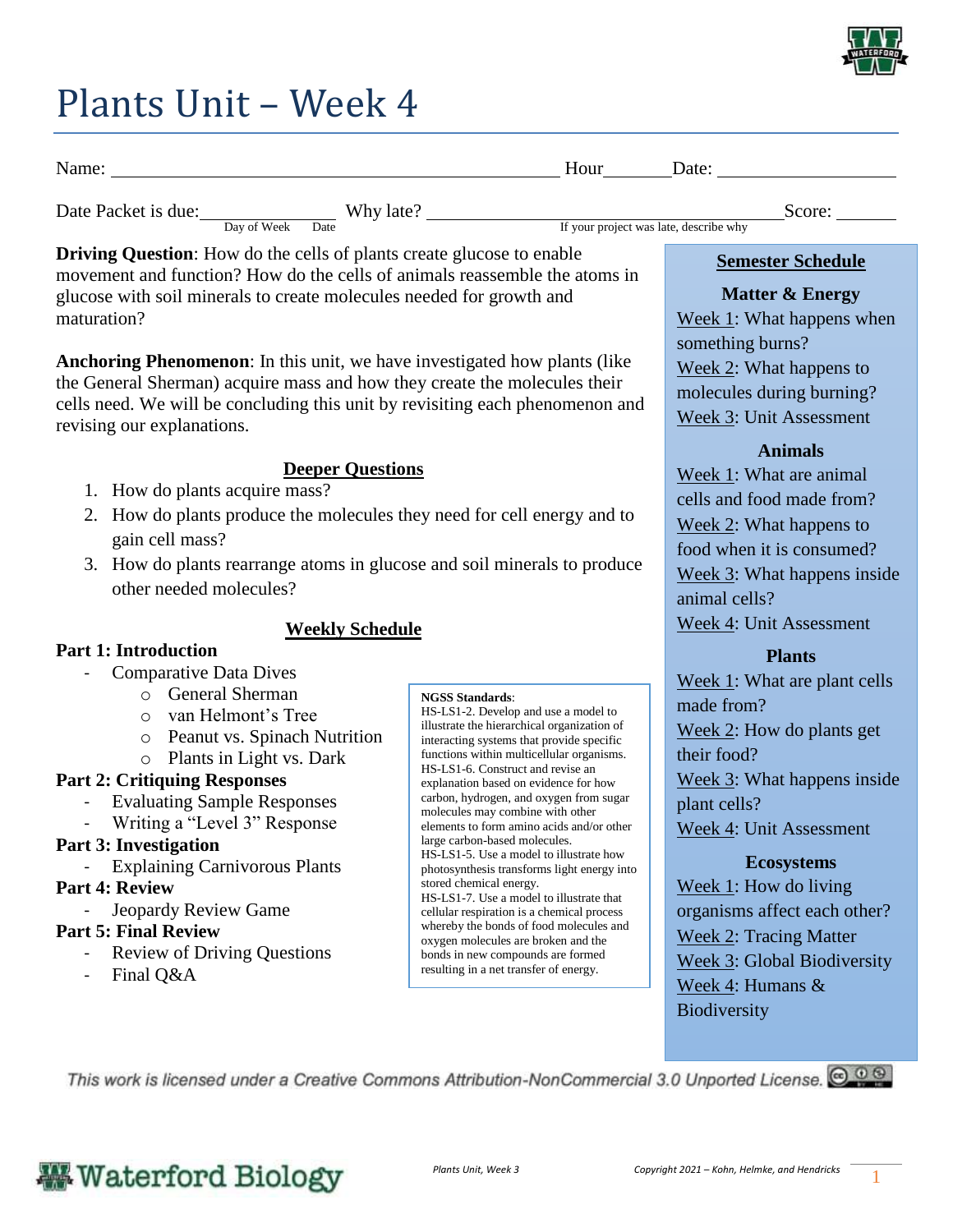

### Part 1: Comparative Data Dives

**Directions**: Analyze the data provided below. Then explain the trends in the data using the provided terms.



*Score this response (1,2,3) - Complete: Accurate: Precise: Overall:* 



*Score this response (1,2,3) - Complete: Accurate: Precise: Overall:* 

### **Waterford Biology**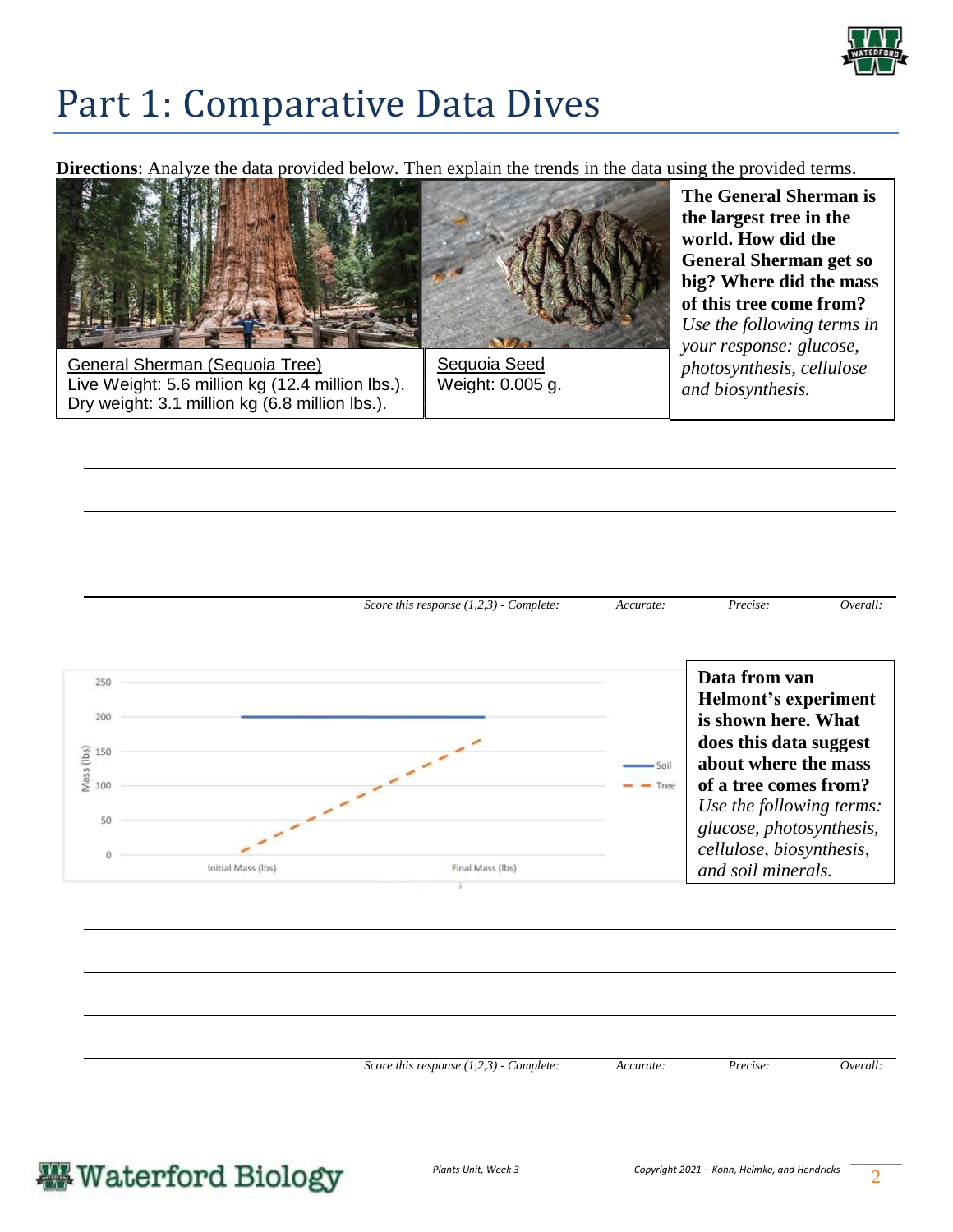

(100g)

590

Peanuts (Plant Seeds)

**Nutrition Facts** 

Calories

**How does the carbohydrate, protein, and fat content of spinach compare to peanuts? How do you think peanuts acquire or produce such a concentrated supply of fat** 

**and protein?** *Use the following terms: glucose, photosynthesis, cellulose, biosynthesis, and soil minerals.* 

| Total Fat 0g<br>from Fat 0g<br>Cholesterol Drig<br>Sodium (Im) | 5 Data Value"<br>45<br><b>ox</b><br>Saturated Fat 0g<br>-<br>0%<br>es.                                                                                                  | Total Fat 50g<br>Saturated Fat 8g<br>Trans Fat Op<br>Cholesterol Ong<br>Sodium 15mg                                                                                    | 64%<br>40%<br>es. |
|----------------------------------------------------------------|-------------------------------------------------------------------------------------------------------------------------------------------------------------------------|------------------------------------------------------------------------------------------------------------------------------------------------------------------------|-------------------|
|                                                                |                                                                                                                                                                         |                                                                                                                                                                        |                   |
|                                                                |                                                                                                                                                                         |                                                                                                                                                                        |                   |
|                                                                |                                                                                                                                                                         |                                                                                                                                                                        |                   |
|                                                                |                                                                                                                                                                         |                                                                                                                                                                        |                   |
|                                                                |                                                                                                                                                                         |                                                                                                                                                                        | 1%                |
|                                                                | 25<br>Total Carbohydrate fig.                                                                                                                                           | Total Carbohydrate 22p                                                                                                                                                 | 15                |
| Dietary Fiber 3g                                               | 115                                                                                                                                                                     | Dietary Fiber Bg                                                                                                                                                       | 29%               |
|                                                                | Total Sugers Dg                                                                                                                                                         | Total Sugars 9g                                                                                                                                                        |                   |
|                                                                | es.<br>Includes Bg Added Sugars                                                                                                                                         | Includes by Added Sugars                                                                                                                                               | 4%                |
| Protein 3p                                                     | es.                                                                                                                                                                     | <b>Protein 24g</b>                                                                                                                                                     | 48%               |
| Vitamin D Dresg                                                | 5%                                                                                                                                                                      | Vitamin D-Dmcg                                                                                                                                                         | 256               |
| Calcium Dreg                                                   | iri.                                                                                                                                                                    | Calcium 52mg                                                                                                                                                           | 4%                |
| losn 1.08mg                                                    | es.                                                                                                                                                                     | Iron 1.8mg                                                                                                                                                             | 10%               |
| Polassium Omg                                                  | $2\%$                                                                                                                                                                   | Potensium Smg                                                                                                                                                          | $\overline{v}$    |
| Witserle A                                                     | $q\eta$                                                                                                                                                                 | Vitamin A                                                                                                                                                              | os.               |
| Vitamin C                                                      | $\sigma$                                                                                                                                                                | Vitamin C                                                                                                                                                              | O%                |
|                                                                | "The % Daily Volum (DV) help you how much a subsert in a<br>serving of fixed contributes to a daily dist. 2,000 cultures a<br>dog to used for greenal nutrition adults: | "The 11 Daily Velox (DV) left you have much a nation in a<br>serving of fund contificator to a static dott. 2,000 colores a<br>day's used for peneral nutrition white. |                   |

*Score this response (1,2,3) - Complete: Accurate: Precise: Overall:* 

Spinach (Plant

Leaves)

**Nutrition Facts** 

35

ving size

Calories

*Data from a classroom experiment is shown below. Use this data to answer the questions below.* 

|                    | <b>Blue BTB</b>    | <b>Yellow BTB</b>  |                               |                                |
|--------------------|--------------------|--------------------|-------------------------------|--------------------------------|
| Plants in<br>Light | <b>Stayed Blue</b> | <b>Turned Blue</b> |                               |                                |
| Plants in          | Turned             | Stayed             |                               |                                |
| <b>Dark</b>        | Yellow             | Yellow             |                               |                                |
| <b>BTB Color</b>   | $Yellow =$         | $Blue =$           | Plants in Light<br>(Blue BTB) | Plants in Dark<br>(Yellow BTB) |

**This experiment shows that in a sealed container of plants kept in sunny conditions, CO<sup>2</sup> levels decreased. It also shows that for plants kept in dark conditions, CO<sup>2</sup> levels increased. Why would these trends occur?** *Use the following terms: glucose, photosynthesis, cellular respiration, ATP.* 

*Score this response (1,2,3) - Complete: Accurate: Precise: Overall:* 

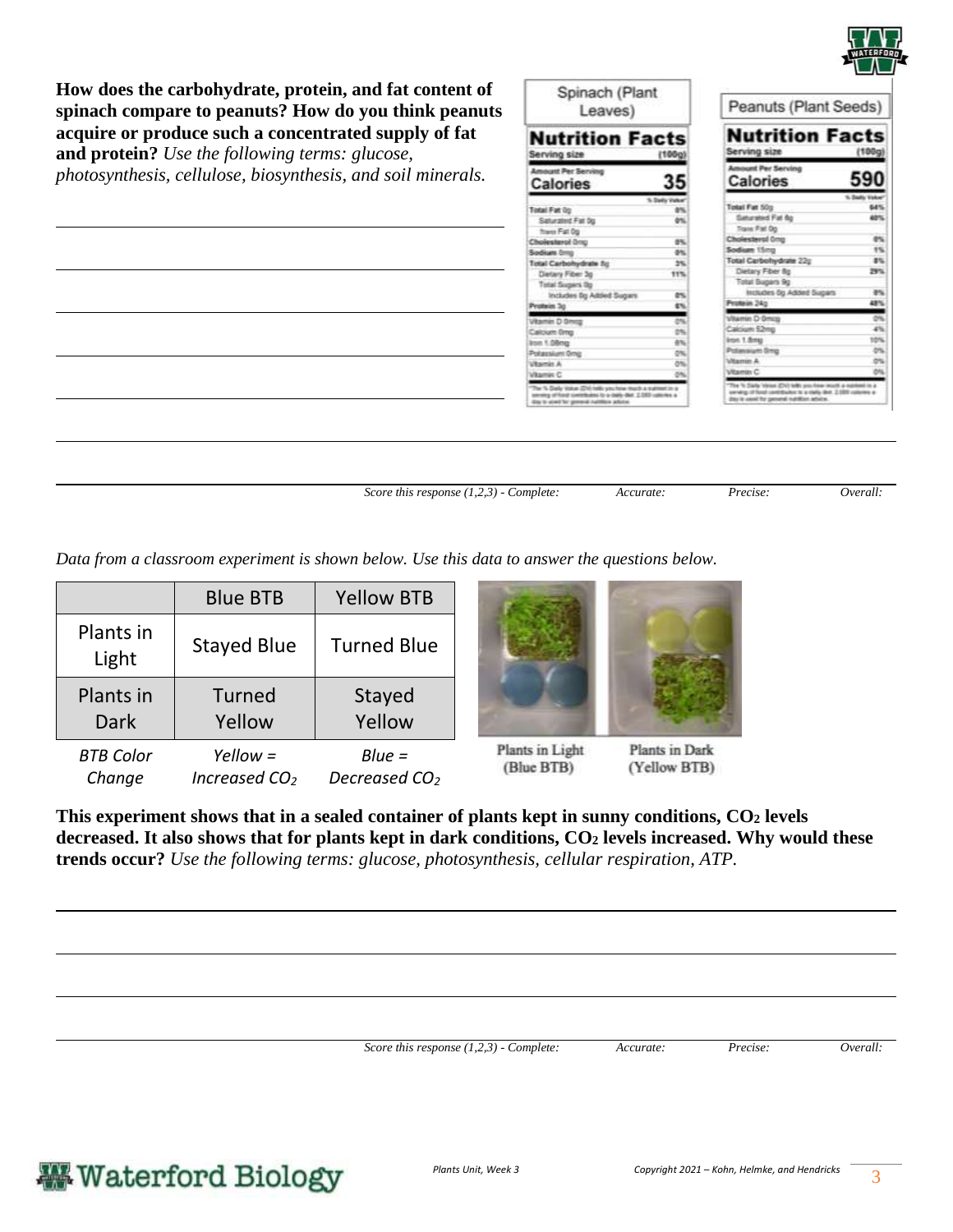

# Part 2: Critiquing Responses

**Directions**: Rate each of the following responses and provide a brief written justification for why you think they earned a 1 (*still learning*), 2 (*acceptable*), or 3 (*sophisticated*). If possible, repeat this same process with your responses on the previous page.

#### **Q: How do plant cells acquire the matter and energy needed to function and grow?**

**Lucia**: During photosynthesis, plants absorb light for energy. They absorb minerals from the soil in their roots.

- *3 2 1 Complete: Do they fully address the entire question and explain all changes to matter & energy?*
- *3 2 1 Accurate: Is every aspect of the written response factually correct?*
- *3 2 1 Precise: Are they effectively using terms from the course in a clear and specific manner?*

Overall Score: /3 Comments:

**Nina**: Plants are mostly made from cellulose, which is made from glucose. Glucose is made from  $CO<sub>2</sub>$  and  $H<sub>2</sub>O$ . Glucose is made during photosynthesis in the chloroplasts.

*3 2 1 Complete: Do they fully address the entire question and explain all changes to matter & energy?* 

*3 2 1 Accurate: Is every aspect of the written response factually correct?*

*3 2 1 Precise: Are they effectively using terms from the course in a clear and specific manner?* 

Overall Score: /3 Comments:

**Oscar**: Plants use light energy to rearrange  $CO_2$  and  $H_2O$  molecules into glucose and  $O_2$ . Some glucose and  $O_2$ is converted back into  $CO_2$  and  $H_2O$  during cell respiration. Some glucose is assembled into celluose in the cell walls. Enyzmes can also rearrange atoms in glucose with soil minerals to form amino acids other molecules.

*3 2 1 Complete: Do they fully address the entire question and explain all changes to matter & energy?* 

*3 2 1 Accurate: Is every aspect of the written response is factually correct?*

*3 2 1 Precise: Are they effectively using terms from the course in a clear and specific manner?* 

Overall Score: /3 Comments:

**Chandra**: Plants convert light energy into the atoms they need to function and grow.

*3 2 1 Complete: Do they fully address the entire question and explain all changes to matter & energy?* 

*3 2 1 Accurate: Is every aspect of the written response factually correct?*

*3 2 1 Precise: Are they effectively using terms from the course in a clear and specific manner?* 

Overall Score: /3 Comments: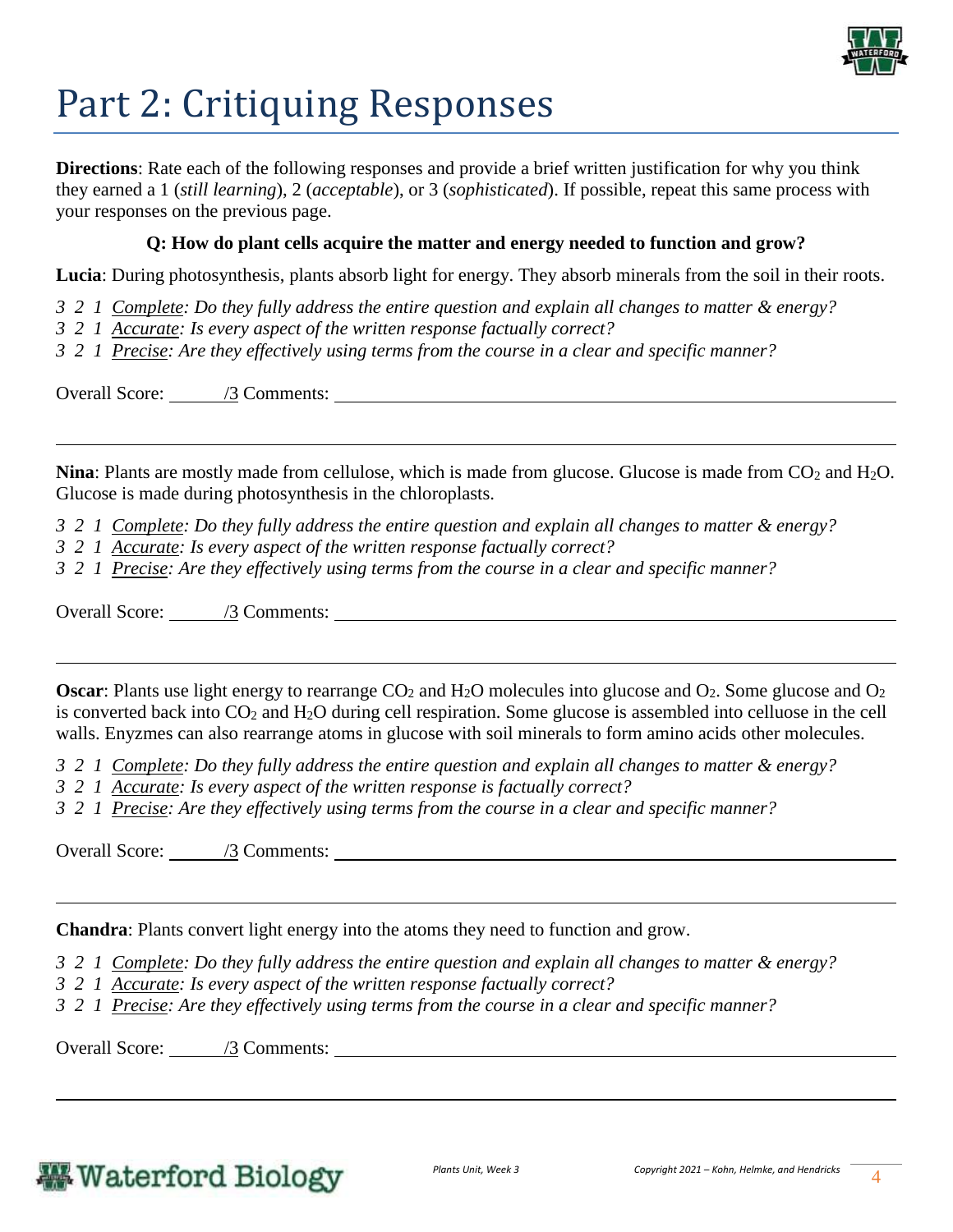

# Part 3: Explaining Carnivorous Plants

**Directions**: Begin by watching the short video. Then read the information below before answering the subsequent questions. Video:<https://www.youtube.com/watch?v=O7eQKSf0LmY>

**"**There are over 600 known species of carnivorous plants, the majority of which thrive in bogs, marshes and rocky outcrops, or other nitrogen-poor areas where sunlight and water are abundant. These plants have evolved the ability to trap and digest insects, which are an excellent source of nitrogen as they contain around 10% nitrogen by mass. Carnivorous plants are able to obtain between 10% and 80% of their total nitrogen from insects, depending on environment and type of trap employed."

"The most famous of these prey capture mechanisms are the snap traps found in Venus flytraps and waterwheel plants. These traps consist of two lobed leaves that are able to close around insect prey when the plant senses movement of one of its trigger hairs. One of the most remarkable aspects of

the snap trap is that it employs simple memory to ensure it does not close on precipitation or debris."

"Pitcher plants are able to attract foraging, flying or crawling insects to their liquid-filled pits; once inside the pit, the insect is enzymatically digested. The lip of the pit fall trap is coated with a slippery mucous-like substance secreted by the plant; when an insect lands there, it is unable to escape … the end result is that plants are able to acquire nitrogen from trapped insects. Carnivorous plants are able to thrive in areas of extremely low nitrogen, a fact that speaks to the enormous potential of insects as a source of nitrogen." *Source: Behie, S. W., & Bidochka, M. J. (2013). Insects as a Nitrogen Source for Plants. Insects, 4(3), 413–424. [https://doi.org/10.3390/insects4030413.](https://doi.org/10.3390/insects4030413) Image Sources[: Pixabay](https://pixabay.com/photos/venus-flytrap-trapped-fly-catch-2667991/?scrlybrkr=413d9e18) (top[\) Deviant Art](https://www.deviantart.com/cyclicalcore/art/Bumblebee-in-a-pitcher-plant-720260794?scrlybrkr=96ec019a) (bottom)*

**Questions**: Work individually and in small groups to record your answers using scratch paper, a dry erase board, or a digital document. Be prepared to discuss your ideas as a class.

- 1. True or false: carnivorous plants consume insects instead of photosynthesizing. Explain.
- 2. Carnivorous plants are typically found in soils with low levels of nitrogen. How does this relate to their adapations as carnivorous plants?
- 3. How do carnivorous plants use the insects that they trap? What cellular function (cellular respiration, photosynthesis, or biosynthesis) does this affect?
- 4. How are enzymes used by carnivorous plants? Predict what happens to the molecules inside the insect after it is enzymatically digested using what you know about macromolecules, enzymes, polymers, and monomers.
- 5. Explain how a carnivorous plant acquires each of the following molecules or macromolecules needed by the cell: *glucose, cellulose, amino acids, proteins, fatty acids, fatty membranes*.

# Part 4: Jeopardy Review

**Overview:** In this activity, you will be playing a Jeopardy-style game to review key concepts from the course. This presentation can be accessed at [https://bit.ly/WUHS-Bio-Plants-Jeopardy.](https://bit.ly/WUHS-Bio-Plants-Jeopardy) The rules for this review game are posted within the presentation. You can also use this presentation outside of class to help prepare you for the unit test. Your instructor may decide to use an alternative option (like Gimkit or Kahoot).